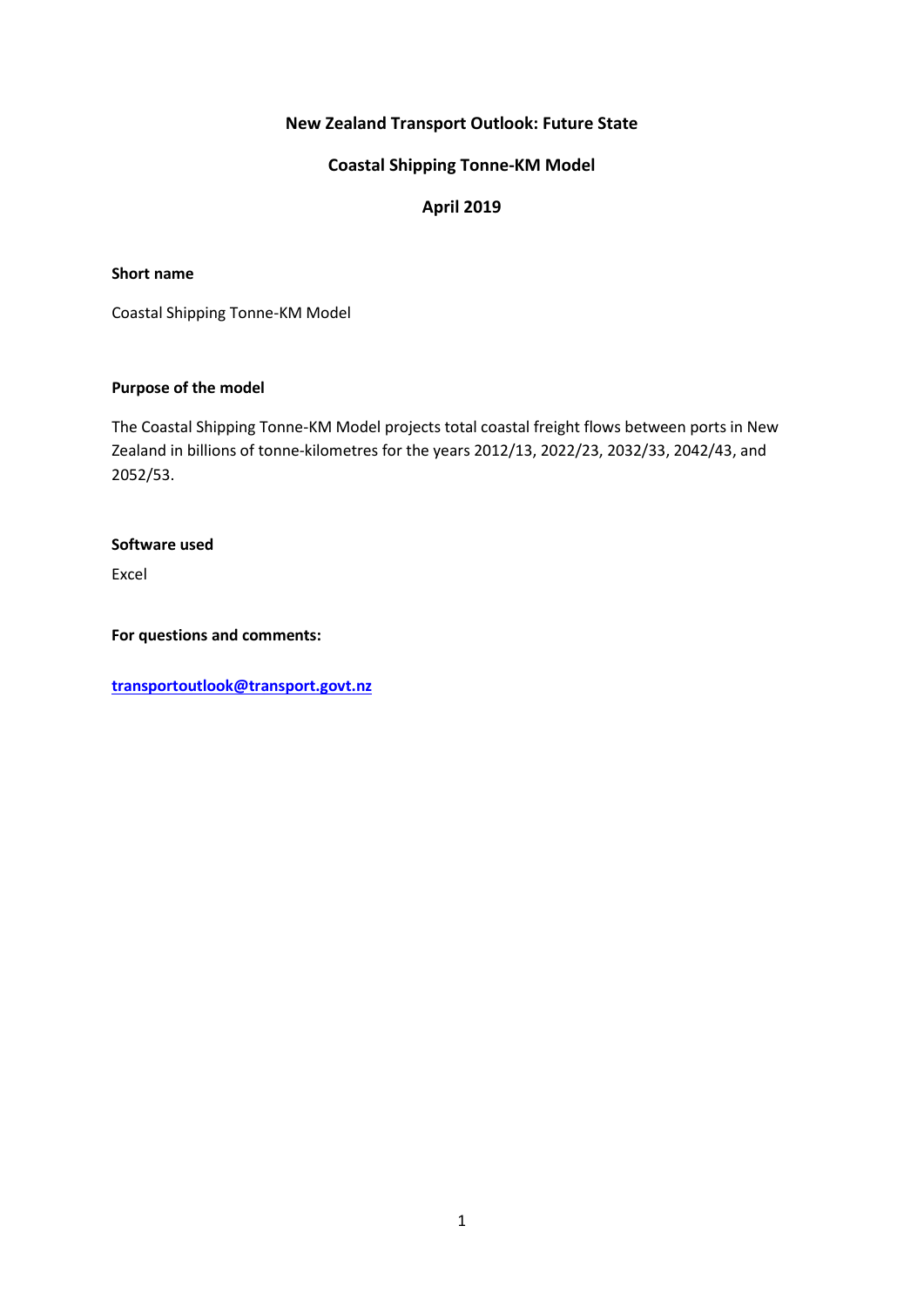### **New Zealand Transport Outlook: Future State**

#### **Coastal Shipping Tonne-KM Model Documentation**

### **1. At a high level, what does this model do?**

The Coastal Shipping Tonne-KM Model projects total coastal freight tonne-kms between ports in New Zealand in billions of tonne-kilometres for the years 2012/13, 2022/23, 2032/33, 2042/43, and 2052/53.

The model is heavily based on projections from the separately documented New Zealand Transport Outlook Freight Model that provides projections of region-to-region freight flows in millions of tonnes for 19 commodity groups, by road, rail, and coastal shipping.

## **2. Where do I find the model results?**

The model consists of a single Excel workbook for each scenario to be modelled. The workbooks are similar in format to the Road Freight Tonne-KM by Region model and the Rail Freight Tonne-KM by Region model. Those models separately calculate the tonne-kms incurred on the roads or rail lines of each region. However, for coastal shipping, it is not meaningful to calculate tonne-kms incurred on the waters of each region. Therefore, for purposes of calculating coastal shipping tonne-kms by region, New Zealand is regarded as a single region, and some parts of the workbook are not used.

The table in the upper left corner (C6:H21) of the first sheet in the workbook, labelled 'Results', summarises total projected coastal shipping tonne-kilometres on row 21. Because the model does not calculate tonne-kms by region, the rows of the table for each region are marked 'NA'. Results for each of five modelled years are provided under coloured headings: 2012/13 is shown in red in column D; 2022/23 is shown in yellow in column E; 2032/33 is shown in green in column F; 2042/43 is shown in blue in column G; and 2052/53 is shown in yellow in column H. These heading colours are used consistently with the given years throughout the model.

There is also a projection sheet called 'New Zealand' showing results for the single all-New Zealand region. The table on rows 29-44 of this tab shows total tonne-kilometres incurred between origin and destination region. For example, cell E41 shows the 2012/13 tonne-kilometres incurred by coastal freight from Canterbury to Auckland.

## **3. What are the inputs to this model and where do they come from?**

As noted above, the most important inputs are from the Freight Model, which provides projections of region-to-region freight flows, in millions of tonnes, by road, rail, and coastal shipping for 2012/13, 2022/23, 2032/33 and 2042/43. These results for coastal shipping are reproduced in rows 52-67 of the 'Results' sheet.

In the 'New Zealand' sheet there is also a table showing the assumed tonne-kilometres incurred by one tonne moving on the indicated region-to-region lane, which is the same as the distance between the regions. This table appears in cells C6:Q20 of the 'New Zealand' sheet. For example, cell E18 of this sheet shows that a tonne moving from Canterbury to Auckland would incur 1250 tonnekilometres between these regions.